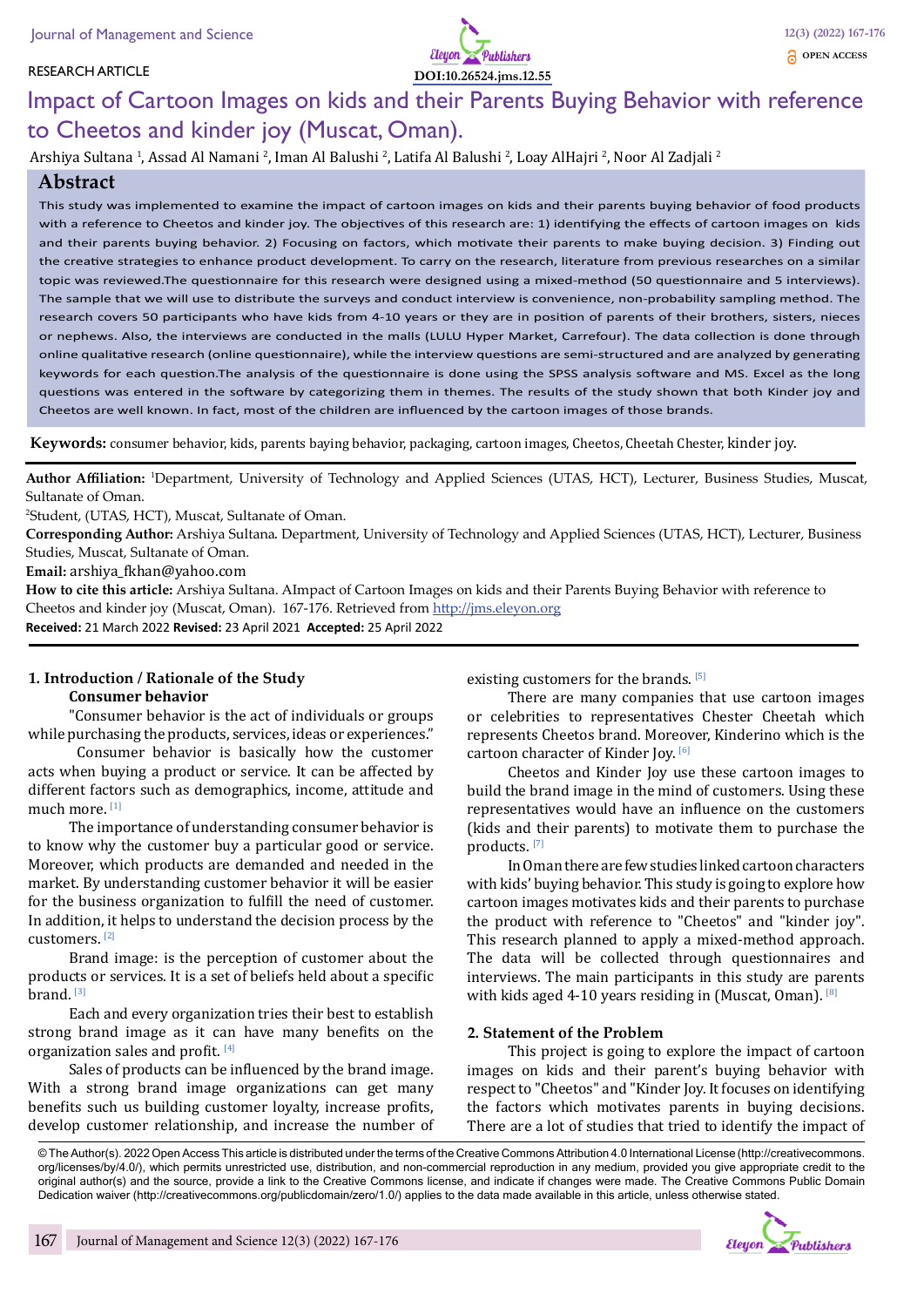cartoon images on kind and their parents buying behavior. This research will study how brand image affect the choice of parents while purchasing the product. [9]

#### **3. Aims and Objectives of the Study**

This study aims to achieve the following:

1. To examine the impact of cartoon images on kids and their parents buying behavior with respect to brands Cheetos and Kinder Joy.

2. To identify the factors which motivates parents for purchasing decisions.

3. To find out the creative strategies to enhance product development.

#### **4. Research Questions**

1. What is the impact of cartoon images on kids and their parents buying behavior with respect to brands Cheetos and Kinder Joy?

2. What are the factors that motivates parents for purchasing decisions?

3. What are the creative strategies in order to enhance the product development?

#### **Hypothesis:**

Hy1: Cartoon images have an impact on children and parent's purchasing decisions.

Hy2: Cartoon images do not have an impact on children's and parent's purchasing decisions.

Hy3: children influence parents' decisions to buy products with cartoon images.

#### **5. Scope and Limitation**

This study focus on examining and exploring the effect of cartoon images of Cheetos and Kinder Joy on kids and their parents purchasing behavior in Muscat- Oman only. It will not cover any other cities in Oman where consumers can have different purchasing behavior from one place to another. In addition to that, respondents to the questionnaire and interviews are only parents where this research will not involve kid's opinion because it is difficult to get clear responds from the kids. [10]

#### **6. Significance of the Study**

First of all, this study will be a reference for students who wish to explore and study about the impact of cartoon images on kids and their parents buying decision it provides the researcher and other people with a clear picture about the topic and add to their knowledge. As well it might help companies and advertisement agencies that would like to understand more about impact of cartoon images on kids buying decision to develop their packaging and marketing strategies. [11]

## **7. DEFINITION OF TERMS**

Consumer behavior: how people act when buying and making purchase decisions that can rely on many factors.

Kids: children aged from 4-10 years.

Parents buying behavior: how parents act and make decisions as customers.

Brand image: perception of the customer about the products or services.

Cartoon image: cartoon character that can be an imaginary person or animal (figure) that is used to grab kids attention.

Cheetos: brand of cheese-flavored snack that use a cartoon character in their products.

 Cheetah Cheste: cartoon that Cheetos use in their products.

 Kinder Joy: an egg shaped chocolate brand from kinder.

Kinderino: the cartoon character that kinder use in kinder joy.

## **7.1. Conclusion:**

To conclude, the research concentrates on how cartoon characters influence kids and their parents purchase decisions in Muscat-Oman with respect to Cheetos and Kinder Joy. This chapter had discussed the basic parameters, objectives and goals of the study. In addition to that, a few basic definitions of keywords that will be heavily used later in the report is given above. Also, the scope and limitation was mentioned, the significance on who will benefit from this research. It is anticipated that kids and their parents buying behavior are influenced by cartoon images and using it can increase the awareness of the brand image as well as the sales of the product.  $[12]$ 

#### **8. REVIEW OF RELATED LITERATURE Related Literature**

#### **• Brand image:**

 Has interpret brand image as "the set of beliefs, ideas, and impression that a person holds regarding an object"

Made a study on (Brand Image: Past, Present and Future). The research used the qualitative method by conducting interviews. It was found that many literature suggests that brand image is an essential part of Marketing mix activities and a great concern of brand management. Also they mentioned that utilizing anthropology and ethnography could help to strength the concept. Anthropology is the domain that deals with symbols based on culture and society and symbolism is very important in brand image research, as it is the latest domain to be worked on using qualitative techniques.

Carried a research that aim to understand the influence of brand image on public perception and loyalty. The research used a mixed method to get the data from respondents the customer of the insurance company who were between 20-30 years. The researcher found that there is a positive relationship between the variables. Favorable brand image leads to increase customer loyalty and high public relations perception. [13]

## **• Consumer behavior:**

Over time marketers noticed that consumers are acting differently when purchasing, consuming and making buying decisions. From here "consumer behavior" was introduced as a separate marketing discipline. Consumer behavior is defined as "The study of individuals, groups or organizations and the processes they use to select, secure, use and dispose of products, services, experiences or ideas to satisfy needs and the impacts that these processes have

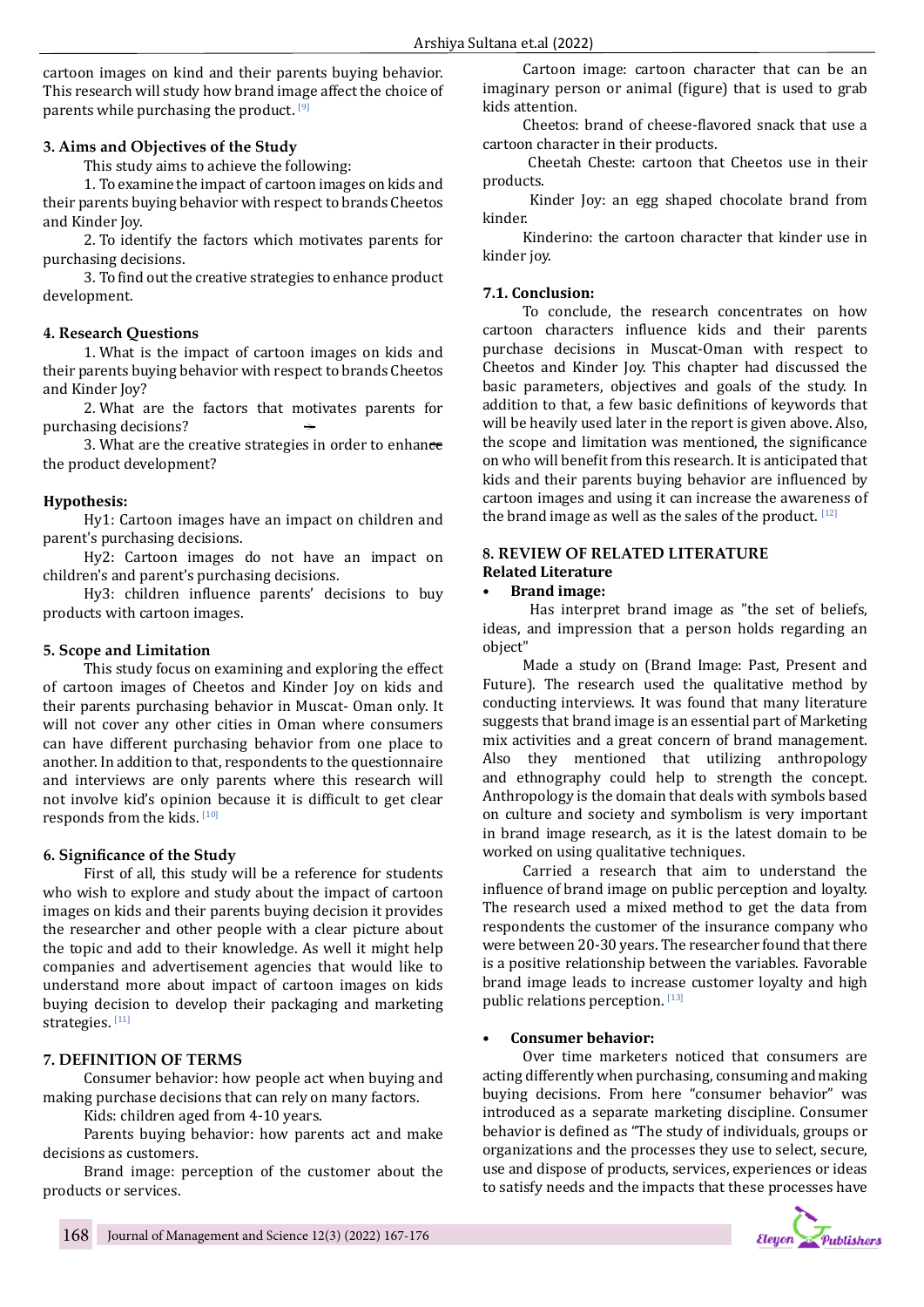on the consumer and society."  $^{\rm [14]}$ 

"Consumer behavior is very complex because each consumer has a different mind and attitude towards purchase, consumption, and disposal of the product."

 Understanding the behavior of consumers and the decision process is extremely important for any firm. If the firm did not understand and analyzed its consumer purchasing behavior they will face significant losses. Understanding customer's decision process explains how they make purchasing decision, who or what factors influence and motivates them.

There are different types of customers with different characteristics and motives. There are children, teenagers, adults, and elders. Each segment of them acts differently and that's why organizations use different marketing techniques and packaging to attract their attention.

Children plays an essential role in the family, they have an influence on their parent's decisions and buying behavior. Therefore, many companies focus their advertising and marketing efforts on children to influence their behavior towards a product or service.The powerful influence that children have on their parents made some researchers consider them as a leading primary market. Besides that made marketers pay more attention on this segment and use different techniques to attract them.

Conducted a quantitative research to examine the influence of packaging on kids goods preferences and how it effect their parents in decision making. They emphasis that packaging have a significant influence on kids preference and have a strong influence on their parent's buyer behavior.

Concluded that consumer behavior influenced by four major factors which are culture, social class, personal, and psychological. Understanding these factors leads companies to have a chance to develop their strategy and make it more efficient. Culture is an important factor that affects consumer behavior totally. Also social class may play a great role in changing the behavior of customers. In addition, personal factor which contains age, life cycle and occupation may increase purchasing power of consumer. Moreover, psychological factors including motivation, learning, attitude, and beliefs influence consumer behavior. From this point, Rani recommended companies to focus and examine these factors in depth because it can lead to success in market.

Kids buying behavior:. Above 50 million kids and youth represent a big portion of the market and they affect their parents buying decisions.

Studying kids as consumer has become a significant field in consumer behavior as kids play an important role in family purchasing decision and parents pay much more attention to their kids preferences and taste.

Kids are the future customers, they play an important role in market and making decisions. Understanding the behavior of the customer is very important for any organization. As it customer decision illustrates how buying decisions are made, and the things that effect their decisions in a positive way or negative way.

#### **• History of Cheetos and Kinder Joy:**

Cheetos is a brand of cheese-flavored snack. The main manufacture is located in USA and the distributor of GCC is located in Saudi Arabia. It is one of the most famous snack brands all around the world. It's a cheese puffed corn snack produced by Frito-Lay associated with PepsiCo. Frito-Lay introduced different flavors, colors and shapes of Cheetos to attract more customers.

Kinder Joy is an egg shaped chocolate brand from kinder brand. The main branch of kinder joy is located in Italy. Kinder is a brand of Ferrero Company and it is directly distributed by Ferro Company to Oman.

How brand image affect consumer behavior:

Companies studying consumer so that they can understand their behavior and improve the ways to educate customers about their brand using different tactics and techniques to build customer reality and retention.

(Roberto, 2010) conducted a qualitative research to study the influence of licensed cartoon characters on children taste and preference. It was found out that products with a cartoon character were more preferred by kids then the products without a cartoon character on it.

A study done by Jose, aimed to examine the relation between cartoon character and brand preference among children showed that cartoon characters have a strong relation with brand preference as it attracts kids to purchase the products.

As the previous researches showed that brand image and specially cartoon characters can increase brand awareness and develop loyalty of children. It attracts customers to make repetitive purchase.

#### **• (AIDA):**

The diagram above is known as the AIDA model or the demand chain as some people call it. AIDA in short for awareness, interest, desire, and action. It is one of the models used in marketing to identify and point out the phases that customers go through when making a purchase.

It shows the objectives of advertisements and helps you decide where you want your customer to be at what phase.

It basically involves four phases:

- 1. Awareness
- 2. Interest
- 3. Desire
- 4. Action

Using the AIDA model helps to remain and maintain the interest of customers, create desire and get potential customers to take action.

Cheetos and Kinder Joy use this model. They use Cheetah Chester and Kinderino. to create and make kids desire the product. This leads parents to take action which is the last stage in the diagram. Having Cheetos and Kinder Joy using this characters led to increase in awareness and sales of the products.

#### **• Research Gap**

 It was found that researchers have not much focused on this study in Oman. This research is going to bring the Omani context into the front to discuss how cartoon images affects kids and their parents buying behavior with respect to Cheetos and Kinder Joy.

#### **9. RESEARCH METHODOLOGY Introduction**

Chapter three represents the research methodology. It introduces the entire data gathering and analysis of

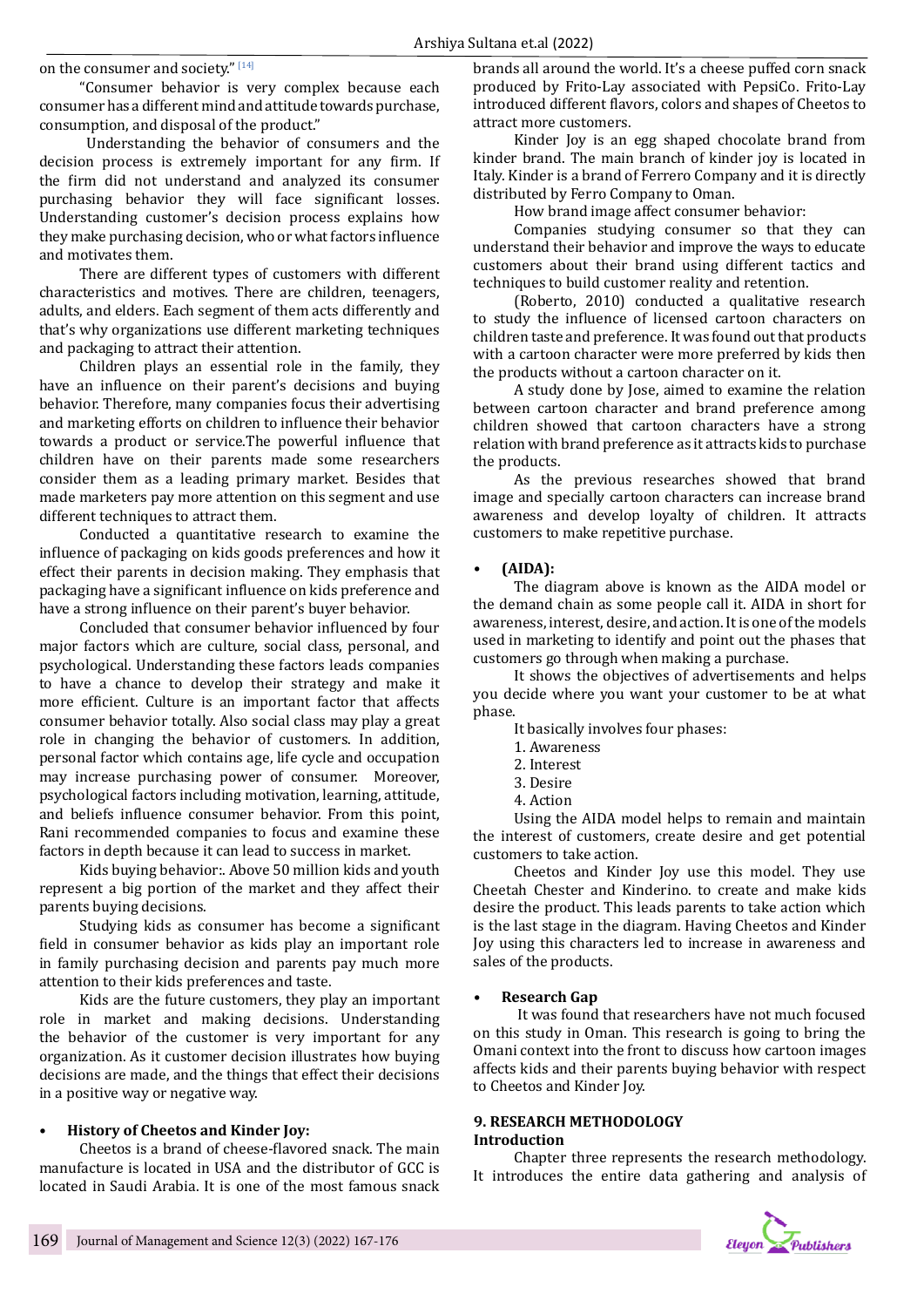the study. The research is using a mixed-method supported by deductive reasoning. The study employs convenience sampling to generate and collect data. The design of the study aims at exploring the effect of Chester Cheetah (Cheetos) and kinderinon (kinder joy) on kids and their parents' purchasing behavior.

#### **• Type of Research**

In this research, a mixed-method approach is used. Predominating method is used where questionnaires will be more than the interviews. A questionnaire will be distributed to 50 respondents and 5 interviews will be conducted with parents (married, single, divorced, window) who has kids aged 4-10 years. Mixed-methods research is a methodology for directing research that includes gathering, analyzing and merging quantitative and qualitative study together. This method approach is used to obtain a full understanding of fundamental causes, motives, and viewpoints (interviews and questionnaires), which will result in reliable data. It provides methodological flexibility and an understanding of the conflict between quantitative outcomes and qualitative findings. In addition to that mixed-method helps get additional information about this topic and identify uncovered data when using questionnaires only.

#### **• Research design:**

The population of this study is pretty large but this research specifies Cheetos and Kinder Joy customers in Muscat only. The variables of this study are consumer behavior and cartoon images. In order to define which variable depend on other, Consumer behavior is depended variable as it is depending on cartoon images. However, cartoon images are independent variable.

## **• Research Method:**

In this study, a correlation method will be applied. Correlation method is a statistical look at the relationship between two variables. In this research we are studying if there is a relationship between cartoon images (regarding Cheetos and Kinder Joy) and children's and parents purchasing behavior in Oman. Deductive reasoning will be used to test the theory we applied as shown in the figure (AIDA model). Deductive reasoning is where research builds hypotheses based on the theory chosen, after that researchers observes what is there in the society and finally confirm the theory.

As it is shown below

## **• Research Respondents:**

In this research, convenience sampling will be used to ask respondents (married, single, divorced and window) who have kid's age (4-10) from the mall (Lulu and Carrefour). Convenience sampling is chosen because of the time constraint, it's less expensive, least time-consuming and most convenient. We will cover 50 respondents. Questionnaires will be answered in malls (Lulu and Carrefour) to fill the questionnaires online and conduct the interviews. Questionnaires filling and interview will be conducted at same time. Interviews will be also through convenience sampling where we choose the persons who were more open to answer the questionnaire.

## **• Research Instrument:**

In this research, questionnaires and interviews will be used. 50 questionnaire and 5 interviews will be conducted with respondents (married, single, divorced and window) who have kids aged 4-10 years.

#### **9.1. Research Procedure**

#### **• Gathering of Data**

Primary data is data gathered by someone for a specific objective. In primary data, you gather the data by yourself using qualitative and quantitative methods. The key point here is that the data you collect is related to your research and no one will know about it until you publish the research. There are many methods of gathering primary data such as questionnaires, interviews, survey and focus group interviews. In this research primary data will be gathered using questionnaires and interviews. Participants will be chosen using non- probability sampling (convenience sampling) and a judgmental sampling will be used for interviews.

"Secondary data are data that have already been collected for some other purpose. These data include published summaries as well as raw data and therefore include both quantitative and qualitative data "(sander, 2013-2014). Gathering secondary data usually takes less time than gathering primary data where you have to collect all information from the beginning.

Secondary data of this research was gathered from related literature reviews, articles, and websites.

## **• Ethical procedure:**

All information will be only for our senior project. The information will be deleted and disposed. Contact number will be given for any withdrawal or cancelation.

Anonymity was avoided in our research where the speeches/scripts of the participants are paraphrased and confidentiality achieved by not mentioning any names, addresses or house numbers neither their telephone numbers of the participants

 Keeping in view ethical implication to the research, the researches assures that the following:

1- Research participants will not be harmed in physical, emotional or any ways.

2- Respect for the dignity of research respondents will be prioritized.

3- Full consent will be obtained from the respondents before to the study.

4- Adequate level of confidentiality of the research data will ensured.

## **• Treatment of Data**

In this research mixed method is used (qualitative and quantitative). The data will be collected through distributing an online questioners and interviews.

1)Online questionnaire: Is used to gather the opinions, beliefs and feelings of selected groups of individuals, often chosen for demographic sampling. It can be handed out physically, or digitally and is a very robust tool for data collection.

2)Interviews: It is a formal meeting as the interviewer ask face to face questions to the interviewee in order to get specific information/feedback about certain things.

3)Data Analysis Procedure: after finishing from the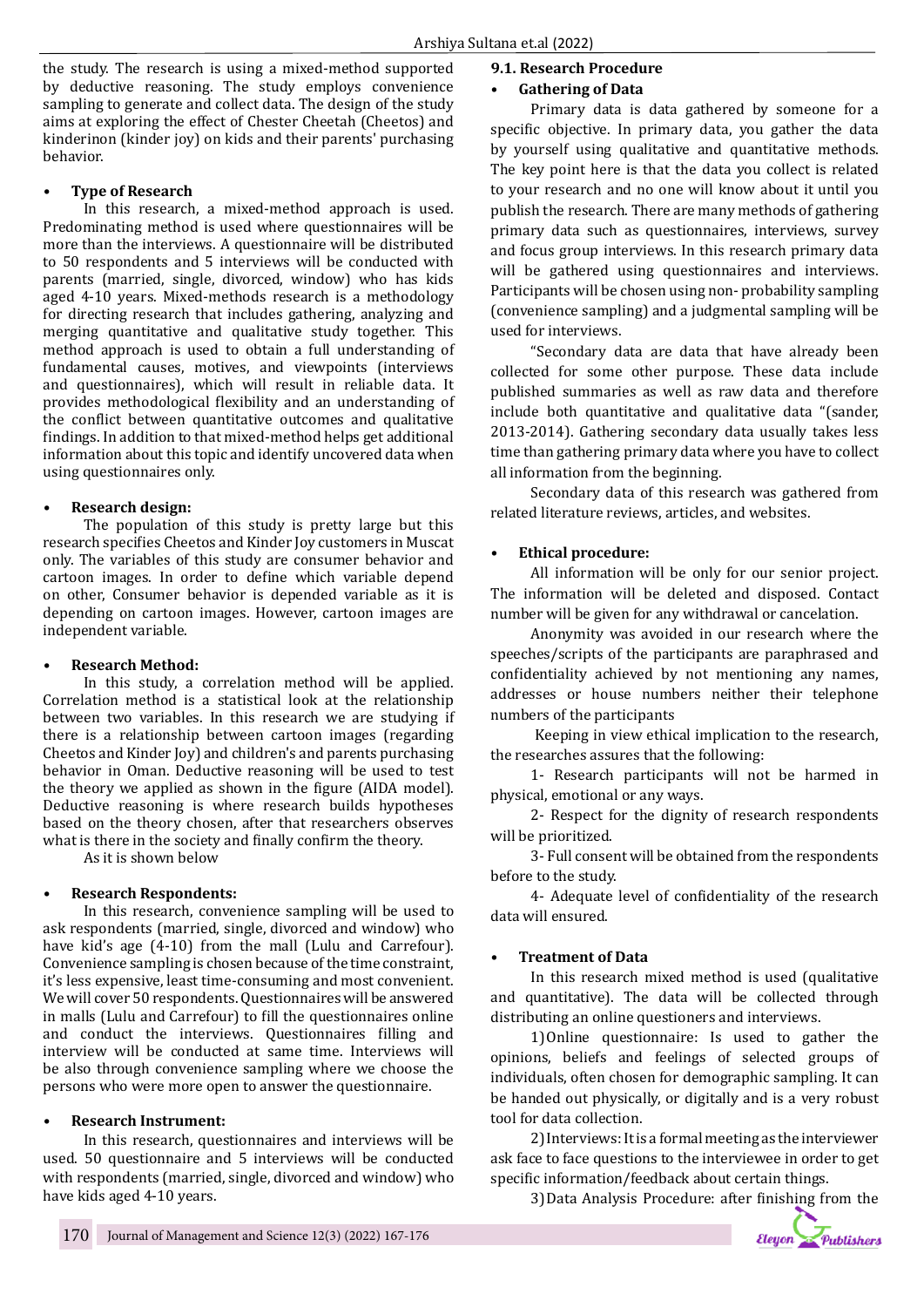collection of all the data,

• Online questionnaire will be analyzed using SPSS software and excel which will show (diagrams, tables, pie chart, bar chart)

• Researchers will analyze the interviews manually by taking the important information and ignore the rest.

## **10. PRESENTATION, ANALYSIS, AND INTERPRETATION OF DATA**

This chapter will discuss the analyses of the questionnaire as well as the interviews. The analyses is done using SPSS software. It shows the diagrams and tables of answered questionnaire and analyses of data as well for the interviews by using themes for categories the answers and insert it in SPSS software.

As the chart above shows that most of the respondents are married (29) 100%. However, the divorced respondents are few (2) 4%.

On the other hand, all of the respondents are having kids from 4 to 10 years which is 100%.

## **11. STATISTICAL ANALYSIS OF DATA: MEAN, MEDIAN, MODE AND STANDARD DEVIATION**

## **• Scale of Measurement**

The scale of measurement and its analysis used in the study is based on the five-point Likert scale. It is explained below:



**(Image Source: Philip Kotler, Gary Armstrong (2008) Principles of Marketing, 12th edition, Pearson Education Inc.)**

## **Figure 1: AIDA model**



**(Image Source: Philip Kotler, Gary Armstrong (2008) Principles of Marketing, 12th edition, Pearson Education Inc.)**

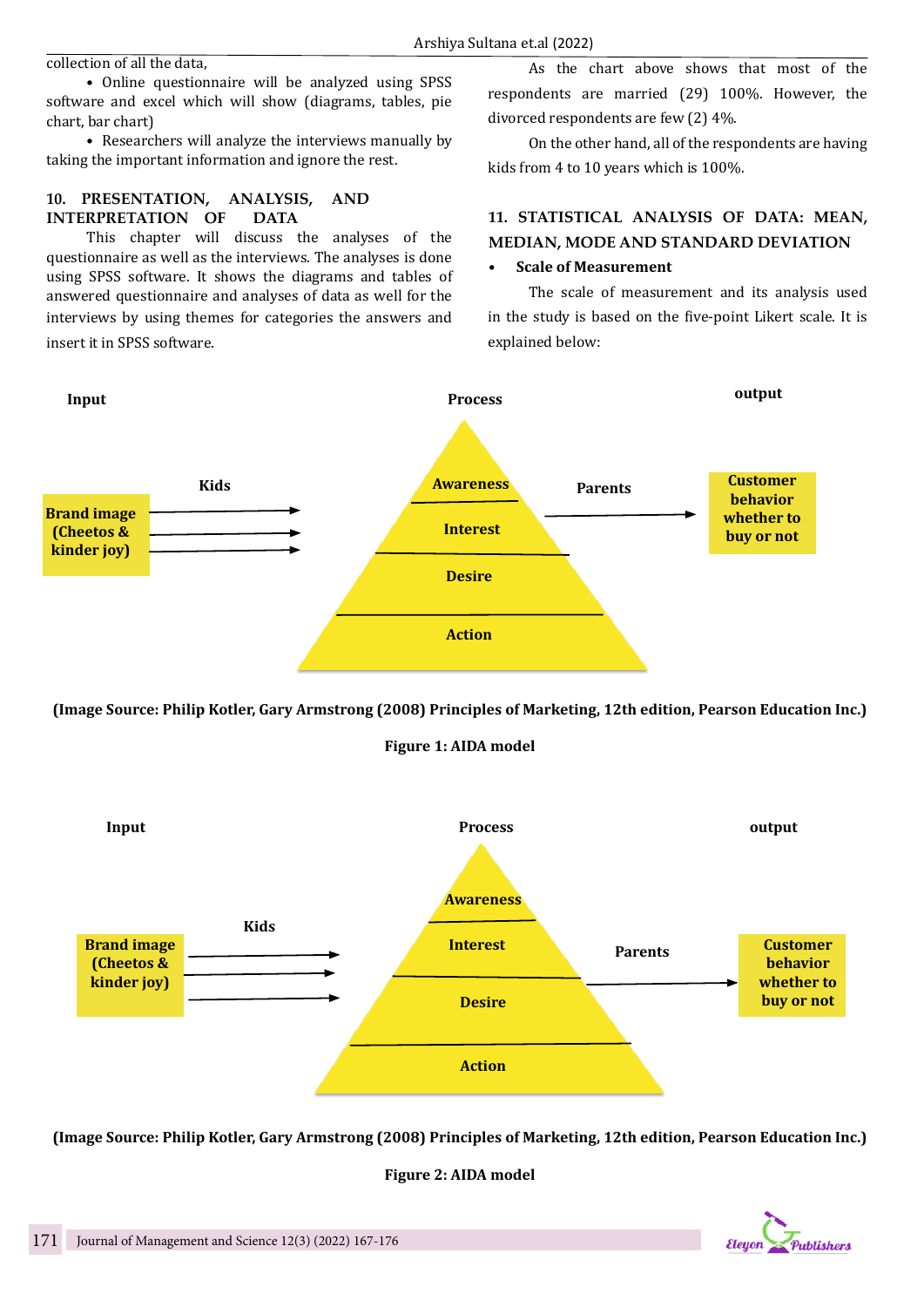## **Questionnaire analyses**

## **Demographic:**

| <b>Questions</b>             | <b>Participants</b> | <b>Percentage</b> |
|------------------------------|---------------------|-------------------|
| 1- Social status:            |                     |                   |
| - Single                     | 19                  | 38%               |
| - Divorced                   |                     | 4%                |
| - Married                    | 29                  | 58%               |
| 2- Having kids (4-10) years: |                     |                   |
| -Yes                         | 50                  | 100%              |
| $-N0$                        |                     | 0%                |

## **Source: Primary data (Questionnaire)**



**As the chart above shows that most of the respondents are married (29) 100%. However, the divorced respondents are few (2) 4%.**

**On the other hand, all of the respondents are having kids from 4 to 10 years which is 100%**.

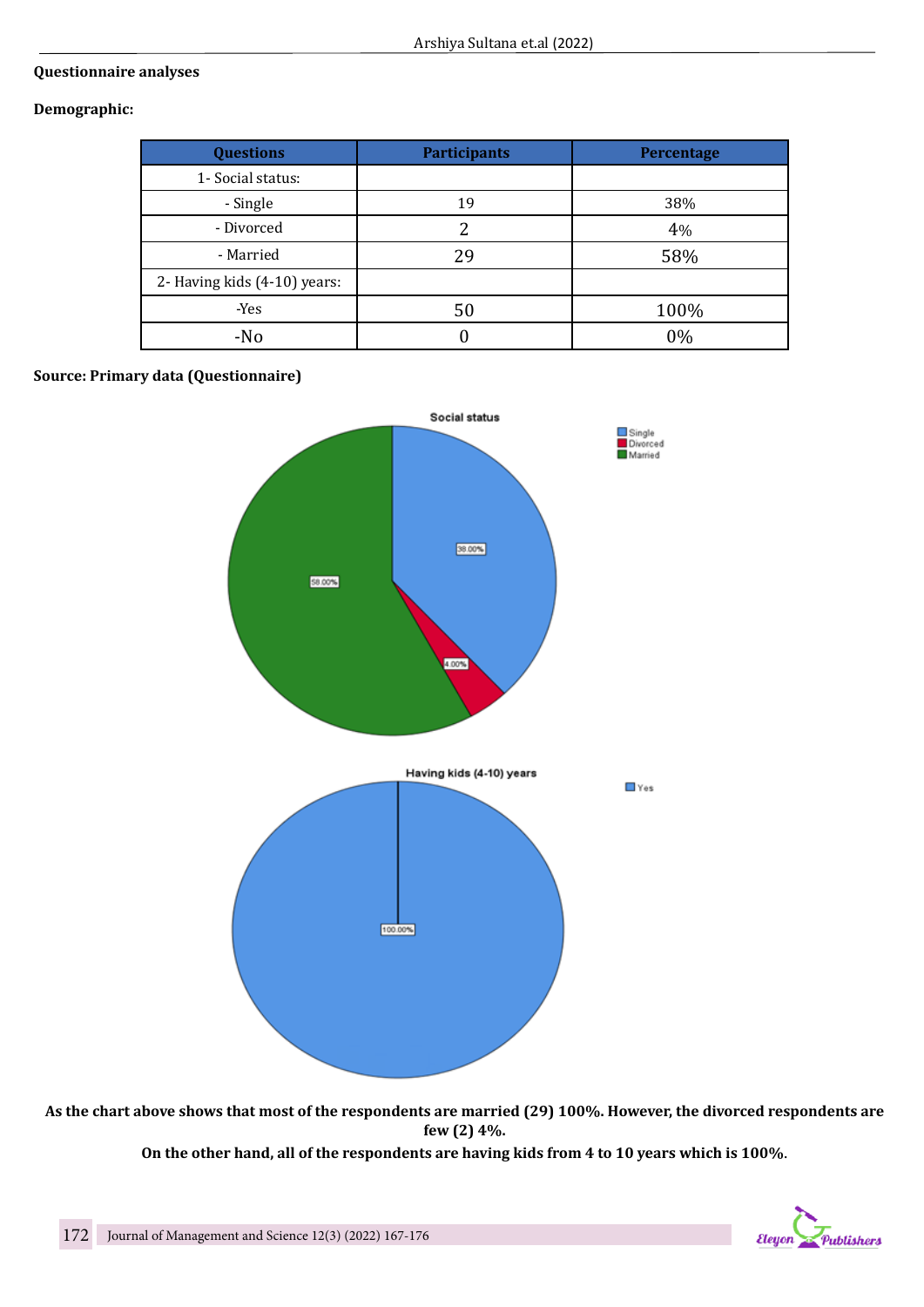## **TABLE 4.1: SCALE OF MEASUREMENT**

| <b>Scale</b>  | <b>Verbal Scale</b> |  |  |
|---------------|---------------------|--|--|
| $1.00 - 1.79$ | Strongly disagree   |  |  |
| $1.80 - 2.59$ | <b>Disagree</b>     |  |  |
| $2.60 - 3.39$ | Uncertain           |  |  |
| $3.40 - 4.19$ | Agree               |  |  |
| $4.20 - 5.00$ | Strongly agree      |  |  |

## **TABLE 4.2: AWARENESS OF KINDER JOY AND CHEETOS**

| <b>Awareness:</b>                                                        |             |               |             |                                     |                     |  |  |  |
|--------------------------------------------------------------------------|-------------|---------------|-------------|-------------------------------------|---------------------|--|--|--|
| <b>Statements</b>                                                        | <b>Mean</b> | <b>Median</b> | <b>Mode</b> | <b>Standard</b><br><b>Deviation</b> | <b>Verbal Scale</b> |  |  |  |
| I am aware about kinder joy&<br>Cheetos.                                 | 4.10        | 4.00          | 4           | 0.931                               | Agree               |  |  |  |
| My kids are aware about the<br>cartoon images of kinder joy&<br>Cheetos. | 3.98        | 4.00          | 5           | 1.097                               | Agree               |  |  |  |
| I am fully aware about the adver-<br>tisement of kinder joy& Cheetos     | 3.32        | 3.00          | 3           | 1.269                               | Uncertain           |  |  |  |
| The brand image of kinder joy&<br>Cheetos is in my kid's minds.          | 3.78        | 4.00          | 3           | 1.016                               | Agree               |  |  |  |
| Overall weighted mean, median,<br>mode & SD                              | 3.80        | 3.75          | 4           | 1.078                               | Agree               |  |  |  |

## **Source: Primary data (Questionnaire)**



Weighted mean, median, mode and SD calculated in Table 4.2 shows an overall 'Agree' to the Awareness of Kinder joy and Cheetos. The Respondents(parents) agree that they are aware about the kinder joy and Cheetos and also their kids are aware about it. Also, they state that they are uncertain about the advertisements but also states that the brand image of the kinder joy& Cheetos is in their kid's minds

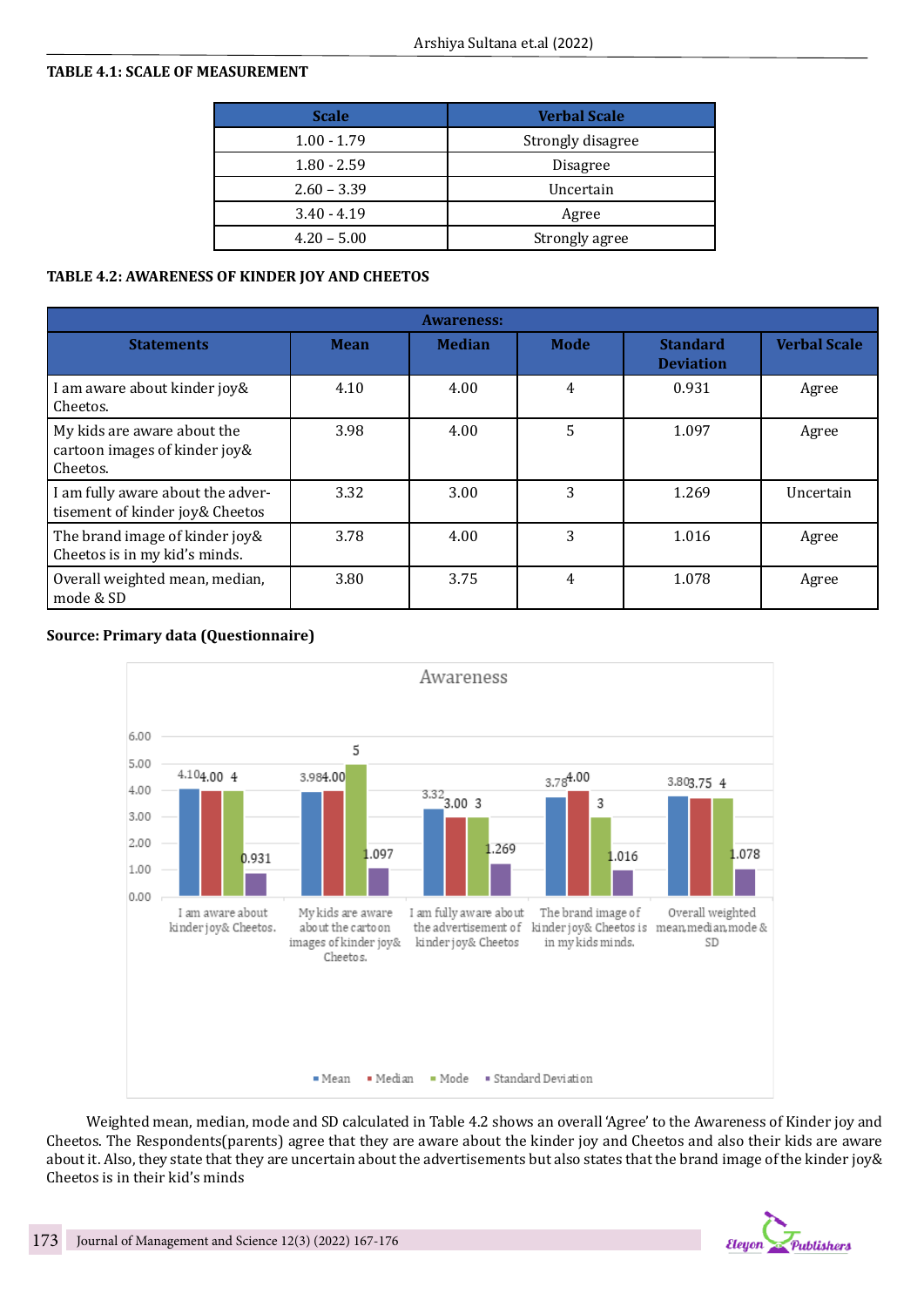## **TABLE 4.3: INTEREST IN KINDER JOY AND CHEETOS:**

| Interest                                                              |             |               |      |                                     |                       |  |
|-----------------------------------------------------------------------|-------------|---------------|------|-------------------------------------|-----------------------|--|
| <b>Statements</b>                                                     | <b>Mean</b> | <b>Median</b> | Mode | <b>Standard</b><br><b>Deviation</b> | <b>Verbal Scale</b>   |  |
| My kids are always having interest in kinder<br>joy& Cheetos.         | 4.20        | 5.00          | C    | 1.030                               | <b>Strongly Agree</b> |  |
| I too have more interest on kinder joy&<br>Cheetos than other brands. | 3.18        | 3.00          | 3    | 1.155                               | Agree                 |  |
| Overall weighted mean, median, mode & SD                              | 3.69        | 4.00          | 4.00 | 1.09                                | Agree                 |  |

## **Source: Primary data (Questionnaire)**



**The table above shows that the majority of respondents(parents) agreed that they have full interest in purchasing kinder joy and Cheetos as well their kids too.**

#### **TABLE 4.4: DESIRE FOR KINDER JOY AND CHEETOS:**

| Desire:                                                                                   |             |               |      |                                     |                     |  |  |
|-------------------------------------------------------------------------------------------|-------------|---------------|------|-------------------------------------|---------------------|--|--|
| <b>Statement</b>                                                                          | <b>Mean</b> | <b>Median</b> | Mode | <b>Standard</b><br><b>Deviation</b> | <b>Verbal Scale</b> |  |  |
| The cartoon characters of kinder<br>joy& Cheetos influence my kids to<br>buy the product. | 3.92        | 4.00          | 4    | 1.007                               | Agree               |  |  |
| Overall weighted mean, median,<br>mode & SD                                               | 3.92        | 4.00          | 4.00 | 1.01                                | Agree               |  |  |

## **Source: Primary data (Questionnaire)**



The table above shows that most of the respondents(parents) agreed that they have a desire to purchase kinder joy and Cheetos. They also agreed that the cartoon characters of kinder joy& Cheetos influence their kids to desire for the product.

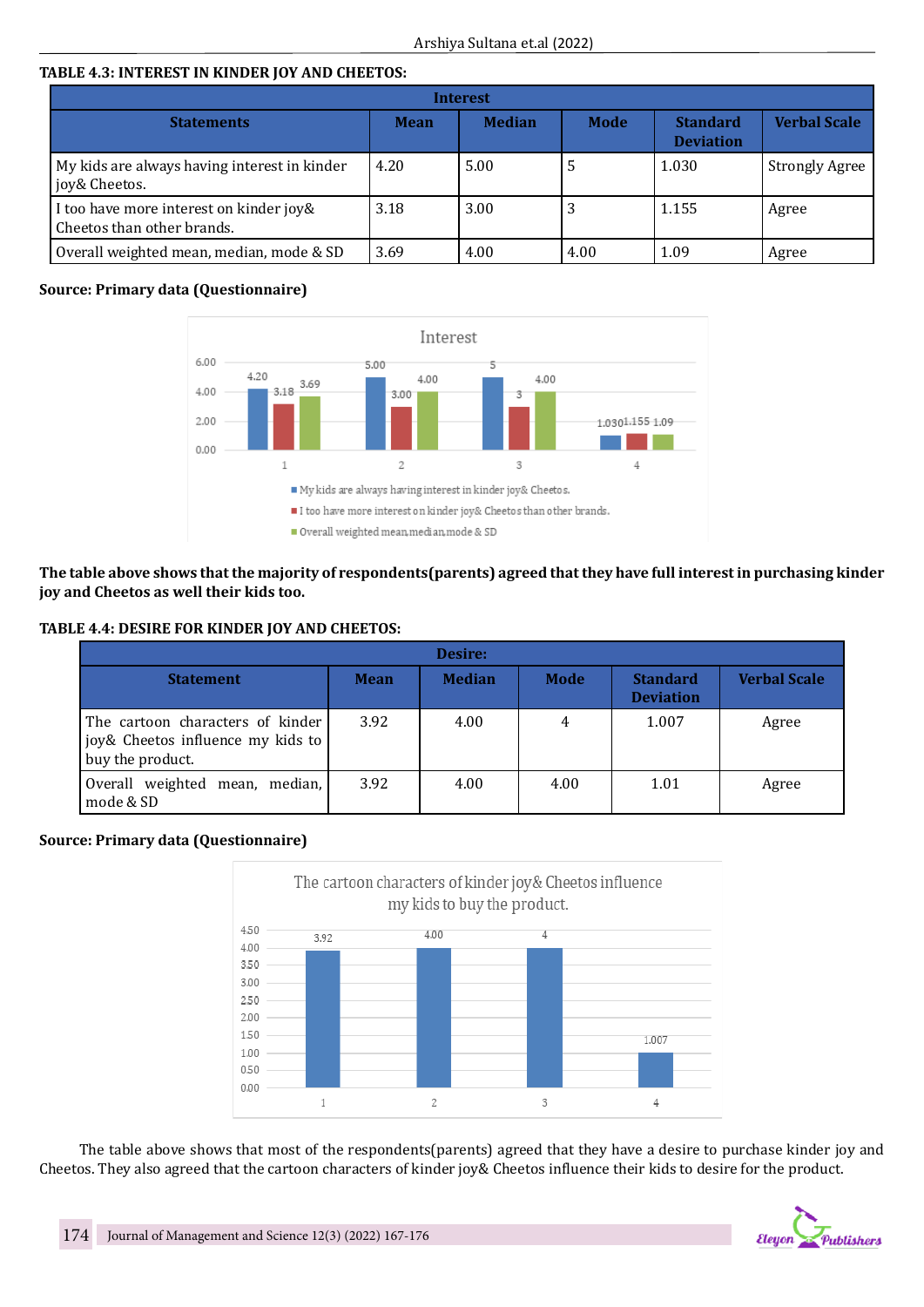## **TABLE 4.5: ACTION TAKEN FOR KINDER JOY AND CHEETOS**

| <b>Action</b>                                                                                                     |             |               |      |                                     |                     |  |
|-------------------------------------------------------------------------------------------------------------------|-------------|---------------|------|-------------------------------------|---------------------|--|
| <b>Statements</b>                                                                                                 | <b>Mean</b> | <b>Median</b> | Mode | <b>Standard</b><br><b>Deviation</b> | <b>Verbal Scale</b> |  |
| My kids force me to buy kinder joy& Cheetos<br>very often.                                                        | 3.80        | 4.00          |      | 1.294                               | Agree               |  |
| I am willing to buy the kinder joy & Cheetos<br>apart from kids influencing me with respect<br>to cartoon images. | 3.30        | 4.00          |      | 1.147                               | Uncertain           |  |
| Overall weighted mean, median, mode & SD                                                                          | 3.55        | 4.00          | 4.50 | 1.22                                | Agree               |  |

## **Source: Primary data (Questionnaire)**



The table above showing that the majority of respondents agreed that they take the action in purchase of kinder joy and Cheetos very often because of their kids influence. Some of the respondents are uncertain in taking action on their interest. Overall, most of the parents agreed that they buy the product based on their kids influence

## **12. Finding:**

## **Questionnaire:**

- The results showed that more than 50% of the respondents (parents) are aware about Cheetos and kinder Joy.
- As stated in the analysis, kids aged (4-10) years have strong 38% awareness in Cheetos and Kinder Joy.
- Thirty four percent of the participants are not sure whether they are aware of the Cheetos and Kinder Joy ads, but in return, 30% of the participants are aware of the Cheetos and Kinder Joy ads, as the results show a slight variation between the two options.
- Forty percent of parents were uncertain if these brand images in their kids mind, however four percent disagreed with it.
- The results showed that most children (4-10) have an interest in Cheetos and Kinder Joy while parents had no interest in Cheetos and Kinder Joy.
- Sixty-eight no. of parents said that they have more interest in kinder joy and Cheetos than other brands, 8 % strongly agreed, however 16% disagreed.
- Many respondents (38%) said that cartoon characters of kinder joy and Cheetos influence their kids to buy

products, however 4 % strongly disagreed with it.

- 36% of the respondents indicated that their children are force them to buy Cheetos and Kinder Joy, while 10% of their children do not force them to buy Cheetos and Kinder Joy. This shows the interest of the majority of kids aged (4-10) in Cheetos and Kinder Joy. More than 50% of respondents are willing to purchase kinder and Cheetos not because of influencing of their kids.
- Majority of the respondents are saying that cartoon images are wrongly influencing their kids.
- Most of respondents are recommending to develop the new packaging, change the pictures, labels, and the colors. While around 10 to 12 percent gave suggestions to conduct more activities about cartoon images.
- As stated in the analysis, there are different factors which influence parents buying behavior, all the participants answers are almost in modifying the test and contents of the product while some of them mention price one of factors to purchase the product.

#### **Interview:**

The results showed that most of the respondents believe Cartoon image of Cheetos and kinder joy influence kids